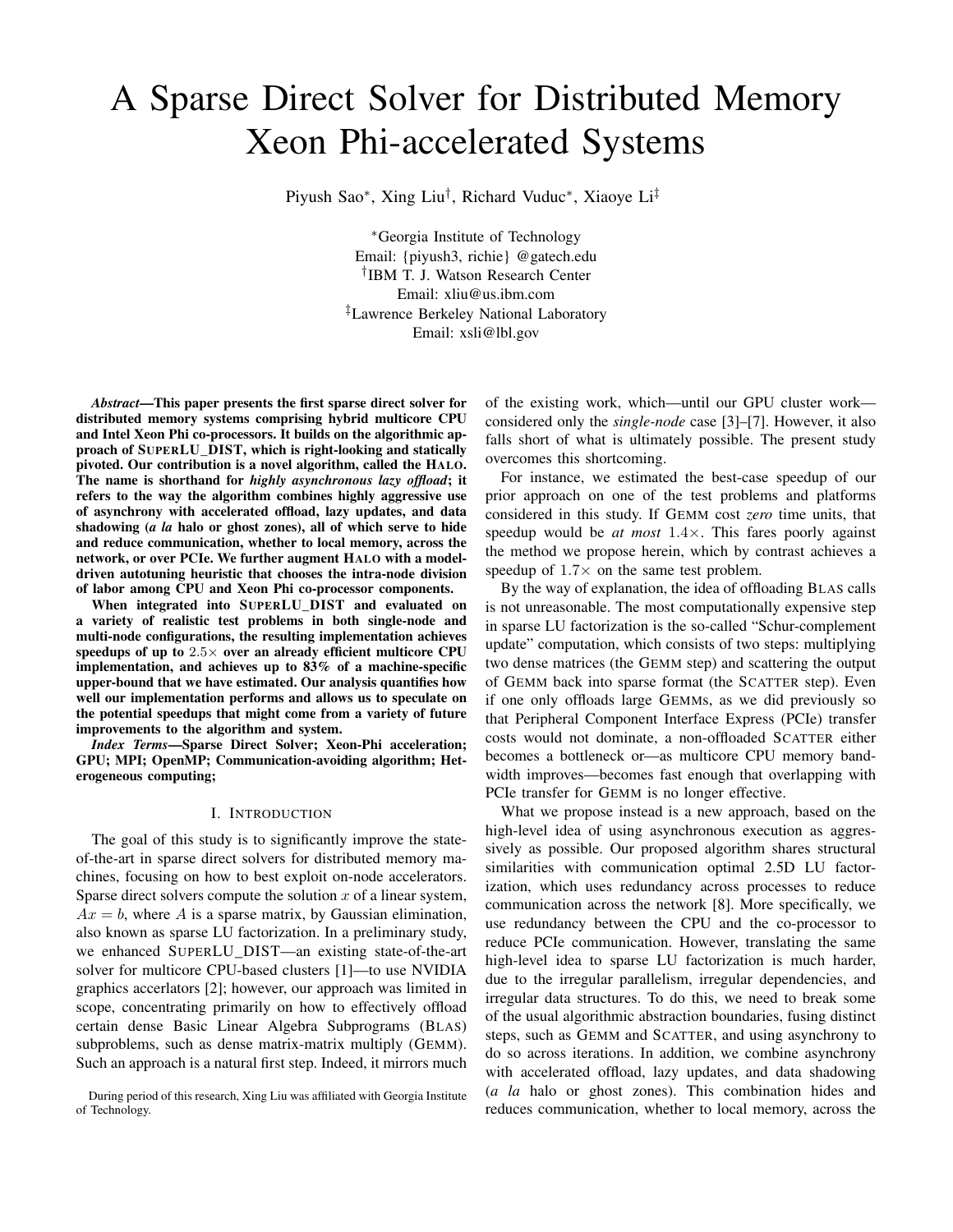network, or over PCIe. We refer to this combined technique as the HALO algorithm, where the term HALO evokes *highly asynchronous lazy offload*.

We further enhance the basic HALO framework in two ways, to make it more effective in practice. First, we develop an empirical model-driven autotuning scheme to load balance within the node. This balancing occurs among *both* CPU cores *and* co-processor accelerators. The scheme overcomes limitations of both static load balancing, which can fail to accommodate the intrinsic dynamic and irregular nature of a sparse direct solver; and dynamic load balancing, which may incur high latency overheads due to PCIe. Secondly, we address the memory requirement problem of sparse direct solvers, by implementing a scheme that graceful degrades when offloading to an accelerator whose memory is much smaller than the host's memory. This is done by a heuristic that exploits the structure of a sparse direct solver's *elimination tree*. These enhancements to HALO make it practical.

Although HALO specifically concerns intra-node performance, it is easy to add our single-node implementation into a distributed memory code—namely, SUPERLU\_DIST and thereby accelerate the distributed case. The asynchronous nature of our approach naturally accommodates overlapping network communication with various on-node tasks. Additionally, although our experimental platform uses Intel Manycore Xeon Phi (MIC) co-processors, the technique is generic and could in principle apply to GPU-based platforms. Our hybrid MIC-accelerated SUPERLU\_DIST achieves speedups of up to  $2.5\times$  on practical problems of interest (§ VI), relative to a highly scalable hybrid MPI+OpenMP baseline. To better understand performance, we analyze our code's performance issues and quantify the *potential* improvements. Together with our scaling experiments, this analysis helps us estimate the potential for future improvements in hardware, software, and runtime systems. Such findings may be of interest beyond the specific case of a sparse direct solver.

## II. OVERVIEW OF SUPERLU\_DIST

Solving a system of linear equations in SUPERLU\_DIST involves three major steps: preprocessing of the input matrix, sparse LU factorization, and triangular solve. This paper focuses on the sparse LU factorization step, which can account for 75–99% of the total solve time. For brevity, we only sketch the sparse LU factorization step; the interested reader may find details about SUPERLU\_DIST elsewhere [1].

SUPERLU\_DIST performs a sparse LU factorization using the so-called *supernodal approach*. A *supernode* is a set of strongly connected vertices in the graph representation of the sparse matrix. During pre-processing step, SUPERLU\_DIST extracts the supernodal structure from the input matrix, allowing it to store the sparse matrix as a collection of dense sub-matrices. This dense sub-matrix representation becomes the basis for exploiting fast level-3 BLAS operations, such as GEMM. However, unlike the case of factoring purely dense matrices, these dense subproblems have widely varying sizes.



Figure 1: Data distribution in SUPERLU\_DIST [1]: a sparse matrix distributed is among 6 MPI processes arranged in a  $2 \times 3$  grid. Regions colored in blue denote the non-zero entries of the matrix. For  $k=2$ ,  $A(k:n_s, k)$  and  $A(k, k+1:n_s)$  (orange background) form the  $k$ -th panel matrices, which after the  $k$ -th panel-factorization are overwritten by  $L(k)$  and  $U(k)$  panels, respectively. We also show the k-th Schur-Complement matrix  $A(k+1:n_s, k+1:n_s)$  (yellow background).

|  |  |  |  |  |  | Algorithm 1 SUPERLU_DIST Sparse LU Factorization |
|--|--|--|--|--|--|--------------------------------------------------|
|--|--|--|--|--|--|--------------------------------------------------|

- 1: **Input:** Distributed sparse matrix  $A$ ;  $n_s$ : number of supernodes;  $p_{id}$ : my process rank;  $P_r(k)$ : k-th process row;  $P_c(k)$ : k-th process column.
- 2: On each MPI process  $p_{id}$  do in parallel:
- 3: for  $k = 1, 2, 3... n_s$  do
- 4: Synchronize all processes
- Panel Factorization
- 5: if  $p_{id}$  owns  $A(k, k)$  then
- 6: Factor  $A(k, k)$  and send  $L(k, k)$  to  $P_r(k)$  who need it 7: Send  $U(k, k)$  to  $P_c(k)$
- 8: if  $p_{id} \in P_c(k)$  then
- 9: Wait for  $U(k, k)$
- 10: Factor the block column  $L(k)$
- 11: Send  $L(k)$  blocks to needed processes in  $P_r($ :)
- 12: else 13: Receive  $L(k)$  blocks if needed 14: if  $p_{id} \in P_r(k)$  then 15: Wait for  $L(k, k)$ 16: Compute the block row  $U(k)$ 17: Send  $U(k)$  blocks to required processes in  $P_c($ :) 18: else 19: Receive  $U(k)$  blocks if required Schur-complement update 20: **if**  $L(:, k)$  and  $U(k, :)$  are locally non-empty **then** 21: **for**  $j = k+1, k+2, k+3... n_s$  **do** 22: **for**  $i = k+1, k+2, k+3... n_s$  **do** 23: **if**  $p_{id} \in P_r(i) \cap P_c(j)$  then 24:  $A(i, j) \leftarrow A(i, j) - L(i, k)U(k, j)$
- SUPERLU\_DIST uses the Message Passing Interface (MPI) to express its distributed memory parallelism. The MPI processes are logically arranged in a two-dimensional (2D) process grid. On this 2D process grid, SUPERLU\_DIST distributes the input matrix A in a block cyclic fashion. For example, fig. 1 shows sparse matrix distributed among 6 MPI processes arranged in a  $2 \times 3$  grid.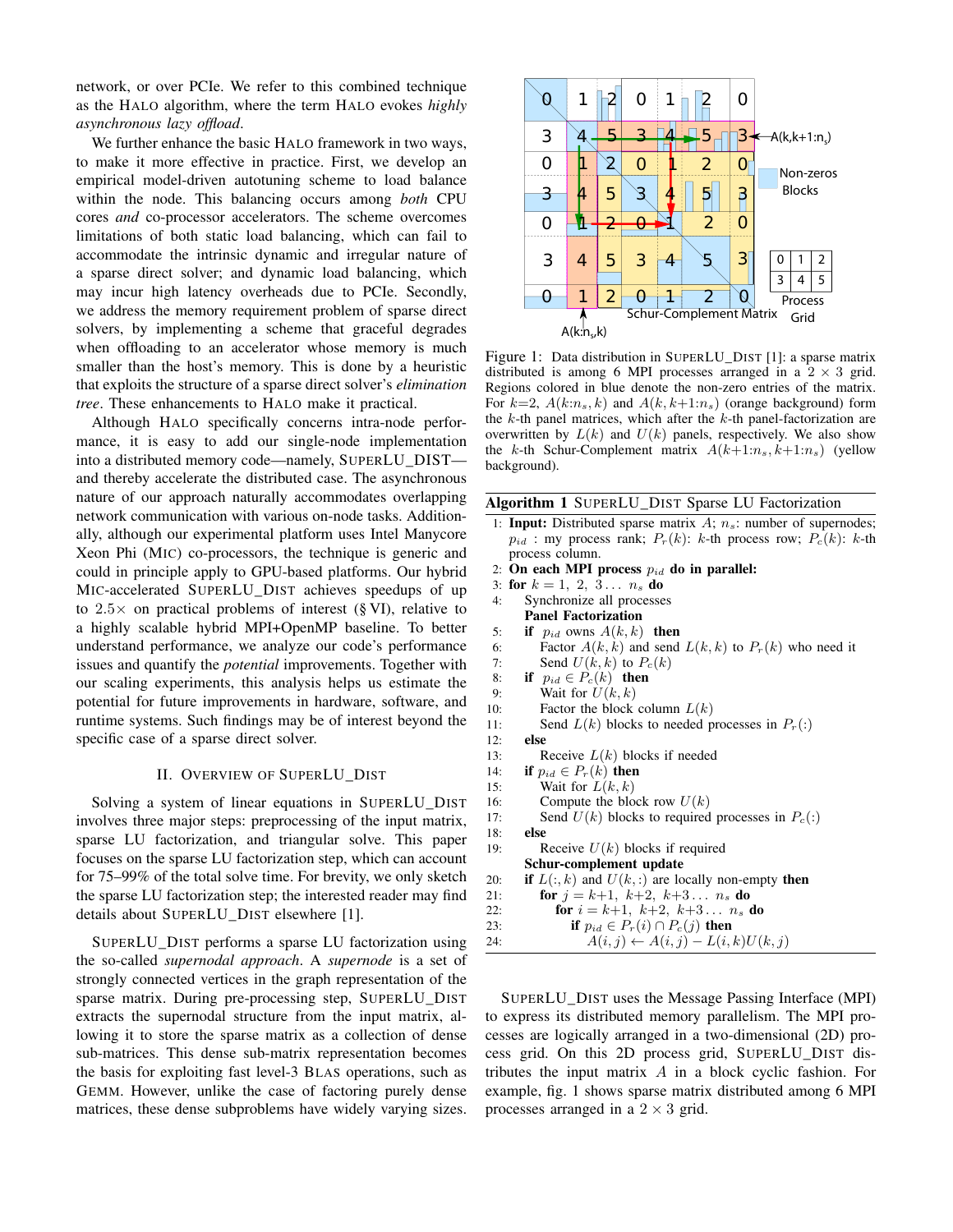SUPERLU\_DIST's numerical factorization algorithm appears in alg. 1. The outer loop iterates over all the supernodes and factors them in sequence. Each iteration consists of two phases known as the panel-factorization phase and the Schurcomplement update phase.

In the  $k$ -th iteration's panel-factorization phase, the algorithm factors the k-th panel matrices,  $A(k : n_s, k)$  and  $A(k, k+1:n_s)$ , producing the factored panels  $L(k)$  and  $U(k)$ . Additionally, the MPI process,  $p_{id}$ , that owns the  $A(k, k)$ block factors it as  $A(k, k) = L(k, k)U(k, k)$ . It then sends  $U(k, k)$  to the processes in the same process column group, denoted  $P_c(k)$ , to which  $p_{id}$  belongs. Similarly, it sends the block  $L(k, k)$  to its process row group,  $P_r(k)$ . Each column process  $p \in P_c(k)$  will, if it owns a non-empty block  $A(i, k)$ , calculates the local L factor<sup>1</sup> as  $L(i,k) \leftarrow U(k,k)^{-1}A(i,k)$ , and then sends  $L(i, k)$  to its own process row. Similarly, each row process  $p \in P_r(k)$  calculates a local U factor as  $U(k, j) \leftarrow A(k, j)L(k, k)^{-1}$  for each non-zero block  $A(k, j)$ that it owns, and then sends this block to its process column.

Once a process receives all its  $L(i,k)$  and  $U(k, j)$  blocks, it starts the Schur-complement update step. In this step, each process updates all the blocks  $A(i, j)$  it owns, which form parts of the Schur-complement matrix,  $A(k+1:n_s, k+1:n_s)$ . More specifically, the update is

$$
A(i,j) \leftarrow A(i,j) - L(i,k)U(k,j).
$$

The sparsity patterns in  $L(i, k)$  and  $U(k, j)$  blocks may differ from the sparsity pattern in  $A(i, j)$ . Therefore, SU-PERLU\_DIST first calculates the product,

$$
V \leftarrow -L(i,k)U(k,j),
$$

by calling a presumably highly-optimized implementation of GEMM. Then, it maps elements of V to elements of  $A(i, j)$ and then updates the mapped elements. We call this update SCATTER and denote it using the binary operator, ⊕, so that

$$
A(i,j) \leftarrow A(i,j) \oplus V.
$$

Since SCATTER involves indirect addressing, it can be expensive. The GEMM and SCATTER kernels together constitute the Schur-complement update. This is typically the most expensive sub-step of the sparse LU factorization phase.

#### III. THE DESIGN SPACE OF MIC-BASED SUPERLU\_DIST

In contrast to a GPU, which today may only used as a co-processor for offloading, MIC has two possible execution modes. The first is similar to GPU offloading, and so is referred to as *offload mode*. For SUPERLU\_DIST, one could offload compute intensive steps like GEMM to MIC. The second option is to use the MIC as an independent multicore node, launching multiple MPI processes onto MIC to run SUPERLU\_DIST; this mode is called *native* mode.

In SUPERLU\_DIST, where many calculations are sequential or lack enough parallelism, native mode is not likely to perform well. A single MIC core is slower than a typical highend CPU core, as it executes in-order, at a lower operating frequency, and with a higher cache miss penalty. On the other hand, if we spawn heterogeneous MPI processes on both the CPUs and the MICs, load balancing among the CPUs and the MICs becomes difficult. Moreover, the MIC has a relatively low memory capacity, which limits the use of the MIC in native mode to matrices of relatively small sizes (table III), compared to what is possible on the CPU-based host. Thus, our approach focuses on using offload mode.

So what should be offloaded? Recall that there are two main phases, the panel-factorization and the Schur-complement update. Panel-factorization typically has insufficient parallelism for the MIC, and for a small number of MPI processes, it is also not usually the performance bottleneck. At relatively larger numbers of MPI processes, MPI communication costs dominate panel-factorization, which MIC acceleration cannot improve. Therefore, we do not consider this phase for offload.

By contrast, the Schur-complement update phase has a large number of independent GEMM and SCATTER calls that can account for more than 70-80% of the factorization time. Thus, this phase is a good offload candidate.

Our prior approach offloaded the Schur-complement update's GEMM calls to the GPU [2]. In each iteration, it offloaded a large GEMM call that multiplies  $L$  and  $U$  panel matrices, as  $V^{m_t \times n_t} = -L^{m_t \times k_t} U^{k_t \times n_t}$ , where typically  $m_t, n_t \gg k_t$ . Doing so required first sending the L and the U panel matrices to the GPU, then calling CUBLAS to compute GEMM, and then sending the product matrix  $V$  back to the CPU via PCIe. The SCATTER of V would occur on the CPU. To hide the data transfer costs, our prior approach pipelined the transfer of  $V$  and execution of the SCATTER.

This approach has two critical limitations. First, the bandwidth-bound SCATTER calls, since they remain on the CPU, cannot benefit from high GPU memory bandwidth. In the best test case of this paper, leaving SCATTER unaccelerated on a 20-core Intel *Ivybridge* system yields a maximum possible speedup of  $1.4 \times$ , even if we assume the GEMM cost to be zero. Secondly, modern CPU bandwidth is significantly higher than the PCIe bandwidth. Therefore, efficiently pipelining PCIe transfer and SCATTER of  $V$  is not possible, since the SCATTER time is dwarfed by PCIe transfer time. Thus, our proposed algorithm will try to extend this prior approach by also finding a way to effectively offload SCATTER calls to MIC.

## IV. THE HIGHLY ASYNCHRONOUS LAZY OFFLOAD ALGORITHM

To understand our new HALO algorithm, it helps to start with a natural and simpler method. For additional simplicity, first consider the single node case, which we will subsequently extend for the distributed memory case.

*A primitive offload algorithm:* Recall the k-th iteration of alg. 1. It factors the k-th *panel matrices*,  $A(k:n_s, k)$ and  $A(k, k+1:n<sub>s</sub>)$ , during the panel-factorization phase, producing the factored panels,  $L(k)$  and  $U(k)$ . In the

<sup>&</sup>lt;sup>1</sup>... overwriting A with the L and U factors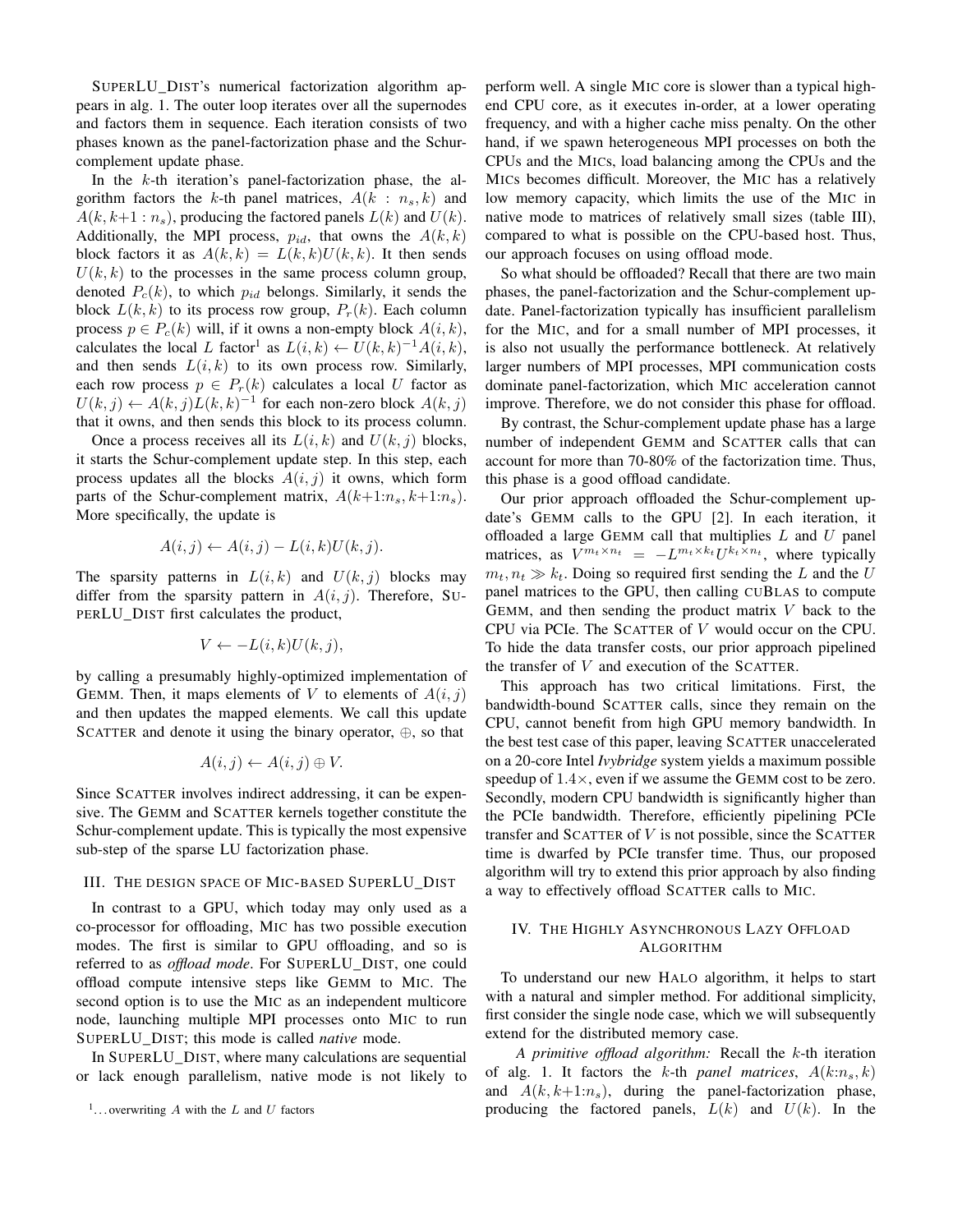## Algorithm 2 SUPERLU\_DIST with MIC-offloading

1: Initialize  $A_{\phi} \leftarrow 0$ 2: for  $k = 1, 2, 3... n_s$  do Panel Factorization same as alg. 1 . . . Fetch and Assemble matrix on the CPU 3: (†) the MIC sends  $A_{\phi}(k+1:n_s, k+1)$  and  $A_{\phi}(k+1, k+1:n_s)$ blocks to the CPU Hybrid Schur-complement Update 4: if  $L(k)$  and  $U(k)$  are locally non-empty then 5: find  $n_{\phi}$  such that  $k < n_{\phi} \leq n_s$ 6: ( $\ddagger$ ) send  $L(k)$  and  $U(k, n_{\phi} : n_s)$  to the MIC Schur Complement Update on the CPU 7: **for**  $j = k+1, k+2, k+3... n_{\phi} - 1$  **do** 8: **for**  $i = k+1, k+2, k+3... n_s$  **do** 9: **if**  $p_{id} \in P_r(i) \cap P_c(j)$  then 10:  $A(i, j) \leftarrow A(i, j) - L(i, k)U(k, j)$ Schur-complement Update on the MIC Asynchronously 11: Wait for (‡) to finish 12: **for**  $j = n_{\phi}, n_{\phi} + 1, n_{\phi} + 2... n_s$  **do** 13: **for**  $i = k+2, k+3, k+4... n_s$  **do** 14: **if**  $p_{id} \in P_r(i) \cap P_c(j)$  then 15:  $A_{\phi}(i, j) \leftarrow A_{\phi}(i, j) - L(i, k)U(k, j)$ Reduce the MIC updates with the CPU 16: the CPU waits for (†) to finish 17:  $A(k+1:n_s, k+1) \leftarrow A(k+1:n_s, k+1) + A_{\phi}(k+1:n_s, k+1)$ 18:  $A(k+1, k+2:n_s) \leftarrow A(k+1, k+2:n_s) + A_{\phi}(k+1, k+2:n_s)$ 

Schur-complement update phase, it updates the  $k$ -th Schurcomplement  $A(k+1:n_s, k+1:n_s)$  by,

$$
A(k+1:n_s, k+1:n_s) \leftarrow A(k+1:n_s, k+1:n_s) - L(k)U(k).
$$

Here is a primitive algorithm to offload the Schurcomplement update phase to the MIC. This algorithm keeps a copy of the matrix  $A$  on the MIC. In the  $k$ -th iteration, it transfers the k-th panel matrices from the MIC to the CPU. Using the k-th panels, it calculates the factored panels  $L(k)$ and  $U(k)$  on the CPU. It then sends the  $L(k)$  and  $U(k)$ panels to the MIC and updates the  $k$ -th Schur-complement on the MIC. Thus, in each iteration this algorithm transfers a pair of panel matrices in each direction; these matrices are considerably smaller than the  $k$ -th Schur-complement. Consequently, the PCIe communication volume in each iteration can be relatively small. However, many iterations will not have enough parallelism to utilize the MIC well; therefore, those iterations may be significantly slower on the MIC than on the CPU. To avoid such slowdown, we instead consider *selectively offloading* the Schur-complement update to the MIC.

*The* HALO *algorithm:* The HALO algorithm enables selective offloading of the Schur-complement update to the MIC by extending the primitive algorithm as shown in alg. 2, summarized as follows.

HALO keeps the matrix A on the CPU and keeps a *structural* copy of the matrix A on the MIC, which it initializes with *zeros*. In other words, the matrix on the MIC has the same sparse data structure as the matrix  $A$ , but all the stored nonzero entries are initialized to zero. We denote the matrix on



Figure 2: HALO: Schur-complement update in the k-th iteration. The  $L(k)$  and  $U(k)$  panels—calculated in k-th panel-factorization on the CPU—are sent to the MIC. The MIC sends  $(k + 1)st$  Apanels to the CPU. The CPU and MIC update parts of the  $k$ -th Schurcomplement, shown in orange for the CPU and in green for MIC. The CPU merges the received MIC's  $(k + 1)st$  A-panels with its own  $(k + 1)$ st A-panels, before  $(k + 1)$ st iteration starts.

the MIC as  $A_{\phi}$  to distinguish it from the matrix A on the CPU. In the  $k$ -th iteration, HALO transfers the  $k$ -th panel matrices from the MIC to the CPU. And, on the CPU, it *reduces* the k-th panels from the CPU and the MIC, via

$$
A(k:n_s, k) \leftarrow A(k:n_s, k) + A_{\phi}(k:n_s, k); \tag{1}
$$

$$
A(k, k+1:n_s) \leftarrow A(k, k+1:n_s) + A_{\phi}(k, k+1:n_s). \tag{2}
$$

HALO then factors the reduced  $k$ -th panel matrices, yielding  $L(k)$  and  $U(k)$  on the CPU. If it offloads the Schurcomplement update to the MIC, then it also sends the  $L(k)$ and  $U(k)$  panels to the MIC and updates the k-th Schurcomplement there; otherwise it does the update on the CPU.

In general, HALO divides the  $k$ -th iteration's Schurcomplement update between the CPU and the MIC. For some value  $n_{\phi}$ , it updates the submatrix  $A(k+1:n_s, k+1:n_{\phi})$  on the CPU and  $A(k+1:n_s, n_\phi+1:n_s)$  on the MIC. We discuss how to choose  $n_{\phi}$  in § V-B.

Figure 2 illustrates the regions of the matrix updated on and transferred from both the CPU and the MIC.

Note that in the  $k$ -th iteration, HALO does not update the  $k+1$ -th panels on the MIC. This way the MIC can start the transfer of the  $k+1$ -th panel before it executes the k-th Schurcomplement update. Thus, HALO transfers the  $k+1$ -th panels and updates the k-th Schur-complement on the MIC in parallel. Figure 3 shows a sample execution timeline.

To see how this method works, consider any block  $A(i, j)$ and its corresponding  $A_{\phi}(i, j)$  on the MIC. Let  $A^{0}(i, j)$  denote the initial value of  $A(i, j)$  and recall that  $A_{\phi}(i, j)$  is initially zero. In some iteration  $k < \min(i, j)$ , HALO either updates  $A_{\phi}(i, j) \leftarrow A_{\phi}(i, j) - L(i, k)U(k, j)$  on the MIC or it updates  $A(i, j) \leftarrow A(i, j) - L(i, k)U(k, j)$  on the CPU. Let  $\mathcal{K}_1$  denote the set of iterations in which  $A_{\phi}(i, j)$  is updated on the MIC, and let  $\mathcal{K}_2$  denote those iterations in which  $A(i, j)$  is updated on the CPU. Then, the snapshots of  $A(i, j)$  and  $A_{\phi}(i, j)$  are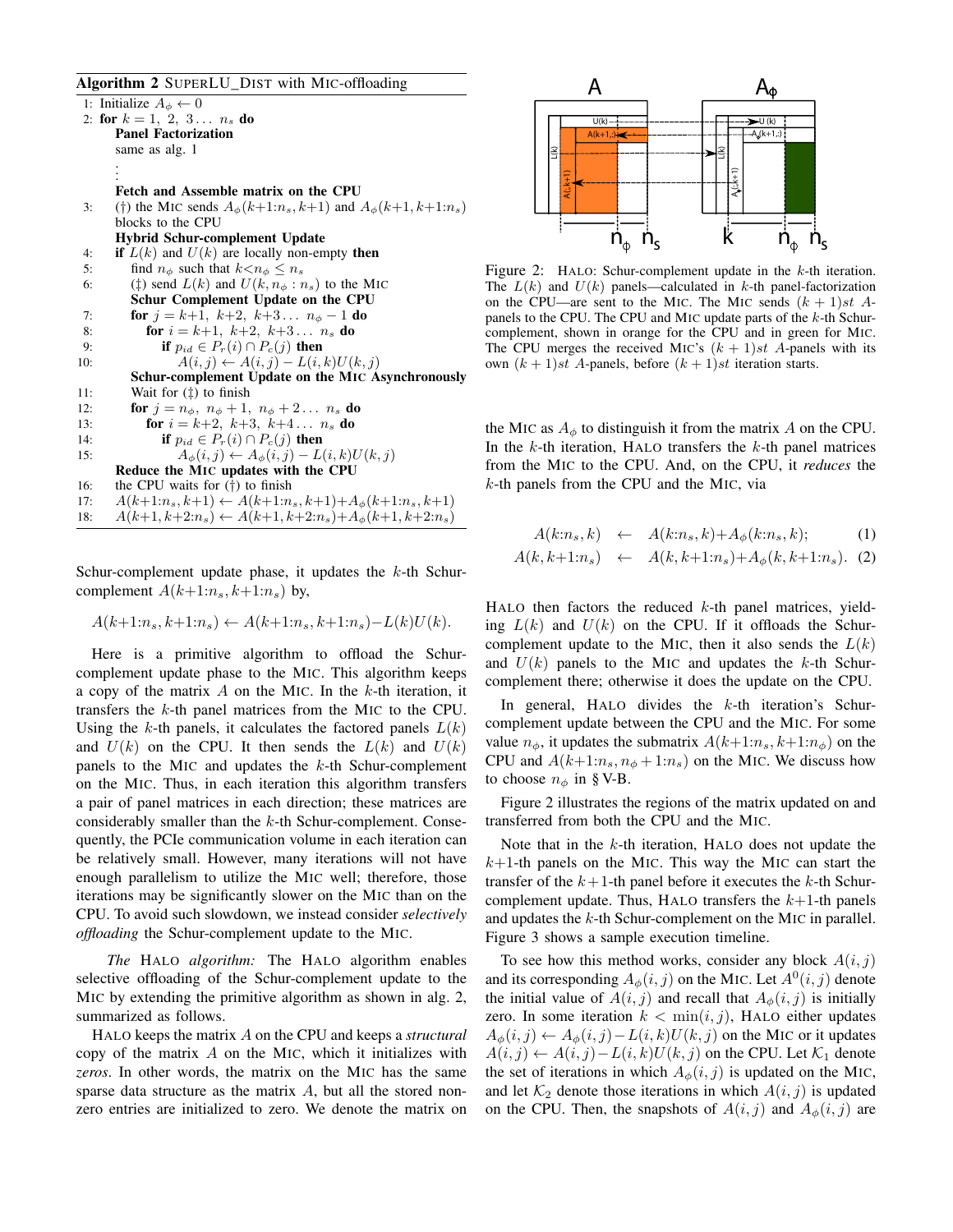

Figure 3: Concurrent execution of the Schur-complement update on the CPU and the MIC. *Send A panels(k)* denotes transfers of k-th panels of  $A_{\phi}$  from MIC to CPU. *Reduce*(*k*) denotes reductions of *k*th panels from the CPU and the MIC. *Receive LU panels(k)* denotes transfers of panels  $L(k)$  and  $U(k)$  from CPU to MIC. In general, the Schur-complement update is much longer than both other steps and data transfer.

given by:

$$
A_{\phi}(i,j) \leftarrow -\sum_{k \in \mathcal{K}_1} L(i,k)U(k,j); \tag{3}
$$

$$
A(i,j) \leftarrow A^{0}(i,j) - \sum_{k \in \mathcal{K}_{2}} L(i,k)U(k,j). \qquad (4)
$$

Were we to add  $A_{\phi}(i, j)$  to  $A(i, j)$ , that would be the same as updating  $A(i, j)$  on  $\mathcal{K}_1$  iterations, i.e.,

$$
A(i,j) \leftarrow A(i,j) + A_{\phi}(i,j)
$$
  
= 
$$
A^{0}(i,j) - \sum_{k \in \mathcal{K}_{1} \cup \mathcal{K}_{2}} L(i,k)U(k,j).
$$

Thus, before the  $k = \min(i, j)$ -th iteration begins, we can fetch the block  $A_{\phi}(i, j)$  and add it to  $A(i, j)$ . This reduced  $A(i, j)$  block contains updates from all of the  $\mathcal{K}_1 \cup \mathcal{K}_2$ iterations. Hence, when participating in the  $k = \min(i, j)$ -th panel-factorization, the  $A(i, j)$  block in the MIC offload case is the same as in non-offloaded case. This argument holds for all the blocks participating in the  $k$ -th panel-factorization. Consequently, the factored panels  $L(k)$  and  $U(k)$  are the same in the case of MIC offload as they would have been otherwise.

*Distributed* HALO*:* In SUPERLU\_DIST, each process owns a subset of the blocks of A following a 2D-cyclic data distribution. In the distributed HALO, we assign one MIC to each MPI process. Thus, we can conveniently assume that the shadow matrix,  $A_{\phi}$ , has the same distribution the MICs as A.

Like the single node case, in each iteration's distributed panel-factorization, each process calculates or receives from other processes  $L(k)$  and  $U(k)$  blocks. It then transfers the  $L(k)$  and  $U(k)$  blocks to the MIC, and the CPU and the MIC can now update respective Schur-complement in parallel.

In contrast to single node case, for a given  $k$  only a subset of processes will own the blocks of  $k+1$ -th panels, following from the 2D cyclic distribution of the matrix. Therefore, in the k-th iteration, a process only needs to fetch the  $k+1$ -th panels from the MIC if it owns the  $k + 1$ -th panel blocks, thereby further reducing the overall PCIe transfer volume.

### V. ALGORITHMIC OPTIMIZATIONS FOR HALO

To make HALO practical for wide range of matrices, we augment HALO with several more performance optimizations. These optimizations expose parallelism at all levels of SIMD, multithreading, accelerator, and MPI, and reduces PCIe transfer volume and intra-node synchronizations. Due to a lack of space, here we describe the two key *algorithmic* enhancements for HALO.

#### *A. Limited device memory considerations*

Storing large matrices may require larger than the MIC's 8 GiB of memory. Using multiple MICs is not always possible or economical. Therefore, we augment the HALO algorithm with a kind of "out-of-core" strategy that keeps a submatrix on the MIC and offloads updates of this submatrix.



Figure 4: (a) The non-zero structure of some sparse matrix; (b) the elimination tree of the sparse matrix [9]. If only 4 panels fit on the MIC, then our heuristic keeps the panels corresponding to nodes with largest number of descendants—here, 5, 8, 9 and 12—on the MIC.

Why might such an approach work in practice? In a sparse LU factorization, a small number of blocks are updated in many more iterations than other blocks. Therefore, the Schur-complement update of a small number of blocks can account for a large fraction of all Schur-complement update computations. For example, consider the  $12\times12$  sparse matrix in fig. 4a. The  $(12, 12)$  block is updated during the Schurcomplement updates of iterations 1 through 11. On the other hand, the blocks in the 1,2,4,6,7,10, and 11-th panels are not updated in any iteration's Schur-complement update. Therefore, it should be possible to offload a large fraction of the Schur-complement update operations keeping only a small fraction of matrix blocks on the MIC.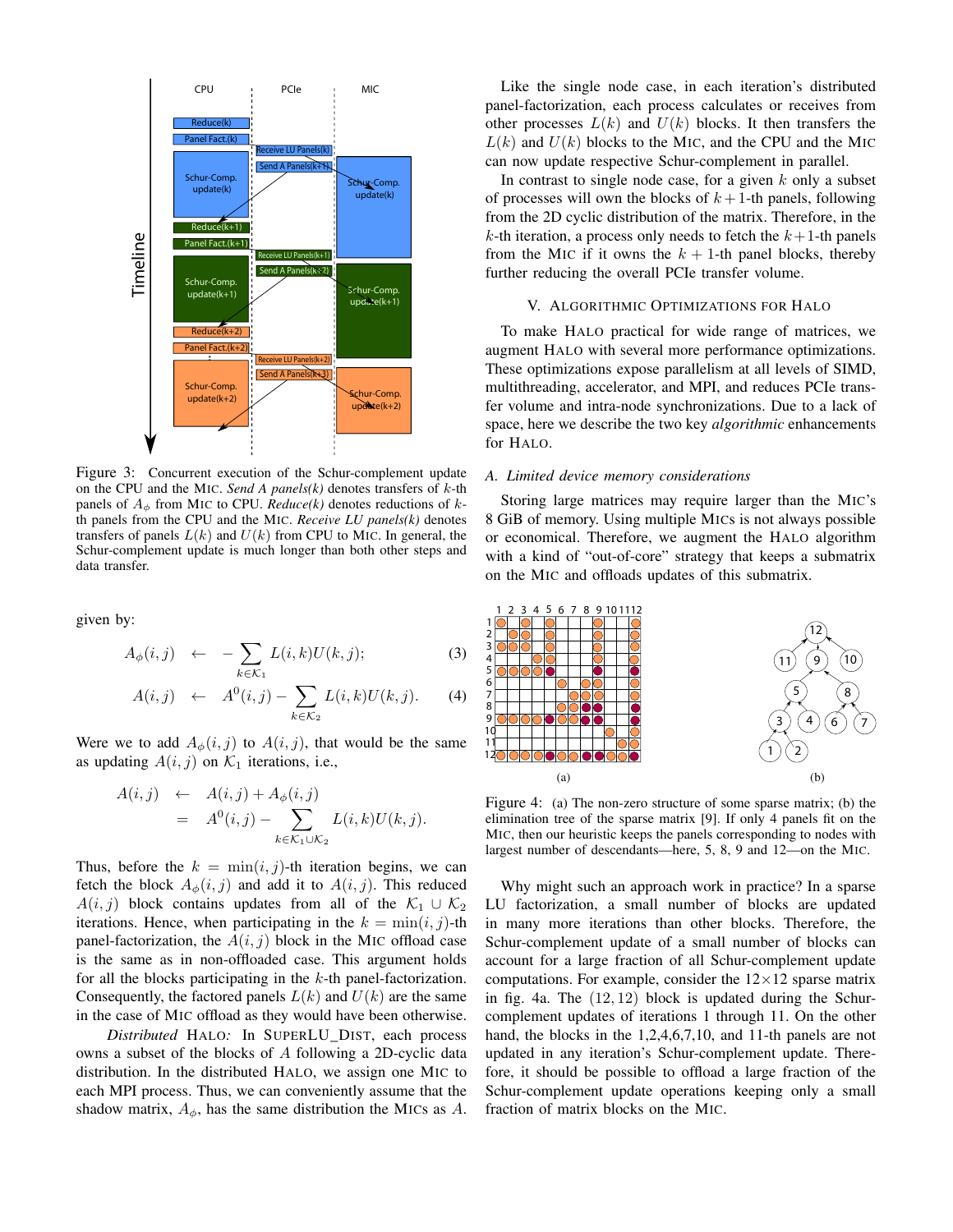To choose these blocks, we use a heuristic based on the *elimination tree* of the sparse matrix [9]. The elimination tree, computed in any sparse LU factorization, shows which blocks will be updated in the  $k$ -th iteration's Schur-complement update. More specifically, we need only update the panels corresponding to the ancestors of the  $k$ -th node on elimination tree. For example, fig. 4b shows the elimination tree for the matrix of fig. 4a. In first iteration's Schur-complement update, only panels 3, 5, 9, and 12 need to be updated.

Conversely, the  $k$ -th panels are updated in all the iterations corresponding to descendants of  $k$ -th node in the elimination tree. Therefore, panels having the largest number of descendants are updated in largest number of iterations. Thus, our heuristic is to choose such panels. For example, in the elimination tree of fig. 4b, the nodes with the largest number of descendants are 5, 8, 9 and 12. Therefore, we would keep the 5, 8, 9 and 12-th panel matrices, shown in red in fig. 4a, on the MIC.

The best-case scenario for the above scheme is if the MIC has infinite memory, so that we would not need to consider by how much to restrict offload. Relative to this ideal scenario, § VI shows the above scheme can obtain speedups very close to the infinite-memory ideal.

#### *B. Model-driven autotuning of intra-node load balance*

Intra-node load balance i.e. choosing the optimal value of  $n_{\phi}$  in fig. 2 is vital to achieving good load balance. However, the relative performance of the GEMM and the SCATTER kernel depends strongly on their input operand sizes. This motivates a model-driven scheme for choosing  $n_{\phi}$ .

By way of motivation, consider fig. 5. It shows, for GEMM operations at various problem sizes, the speedup of MIC relative to a dual-socket 10-core Ivy Bridge system. While the theoretical *peak* performance of MIC is twice that of the aggregate peak of the Ivybridge system, fig. 5 clarifies that for a wide range of input sizes, the CPU can be much faster than MIC. As a function of problem size, the relative performance varies widely and nonlinearly.



Figure 5: The speedup of MIC over a 20-core Ivy Bridge EP server varies widely and nonlinearly, for a GEMM that multiplies a  $m_t \times k_t$ by a  $k_t \times n_t$  matrix. (Speedups are shown as contour lines.)

Similarly, the performance of SCATTER on MIC also depends on the input block size, as fig. 6 shows. Due to MIC's in-order execution, it is crucial to use SIMD and software prefetching; however, for small blocks, it is hard to use SIMD and prefetching effectively. From one iteration to another, the distribution of block sizes in the Schur-complement update varies a lot, and small blocks are common.



Figure 6: When scattering small blocks  $(b_x \times b_y)$ , performance suffers due to poor SIMD and prefetch efficiency.

MDWIN*:* Among conventional generic approaches to load balancing, static load balancing is hard to do well under such workload variability, and dynamic load balancing over PCIe may incur high latency overheads. Instead, we propose a model-driven autotuning scheme, which we call MDWIN.

MDWIN is a static approach driven by an empirical performance model. At a high level, it tries to predict the execution time of the Schur-complement update using a simple analytical model, whose parameters derive from offline benchmarks. The model is calibrated on both the CPU and MIC, and is used to predict the value of  $n_{\phi}$  at which the CPU and MIC are approximately balanced in time.

Let  $t_{\text{GEMM}}$ ,  $t_{\text{SCATTER}}$ ,  $t_{\text{GEMM}}^{(\phi)}$ ,  $t_{\text{SCATTER}}^{(\phi)}$  be the GEMM and SCATTER times on the CPU and MIC, respectively. In each iteration  $k$ , these are functions of  $n_{\phi}$ . MDWIN seeks  $n_{\phi}$  such that

$$
t_{\text{GEMM}} + t_{\text{SCATTER}} \approx t_{\text{GEMM}}^{(\phi)} + t_{\text{SCATTER}}^{(\phi)}.
$$
 (5)

The component times of this model are determined as follows.

*Modeling* GEMM *costs:* To determine  $t_{\text{GEMM}}$  and  $t_{\text{GEMM}}^{(\phi)}$ , MD-WIN maintains a lookup table of flop rates for  $V \leftarrow L \cdot U$ , where V is  $m_t \times n_t$ , L is  $m_t \times k_t$ , and U is  $k_t \times n_t$ . The sizes may be taken at a sample of points, the number of which may be used to tradeoff the table size and construction time. Let  $F(m_t, n_t, k_t)$  denote this table of flop rates for the CPU. We simply estimate  $t_{\text{GEMM}} = 2m_t n_t k_t / F(m_t, n_t, k_t)$ . A similar table and formula for  $t_{\text{GEMM}}^{(\phi)}$  may be constructed on MIC.

*Modeling* SCATTER *costs:* SCATTER is a memory bandwidth-bound kernel. Scattering a block of size  $b_x \times b_y$  requires  $3b_x \times b_y$  memory operations.<sup>2</sup> On the CPU, we observed that in most cases, only a few threads were sufficient to achieve

<sup>&</sup>lt;sup>2</sup>For scatter operation  $A(i, j) \leftarrow A(i, j) - V(i, j)$ , we assume two reads and one write for each element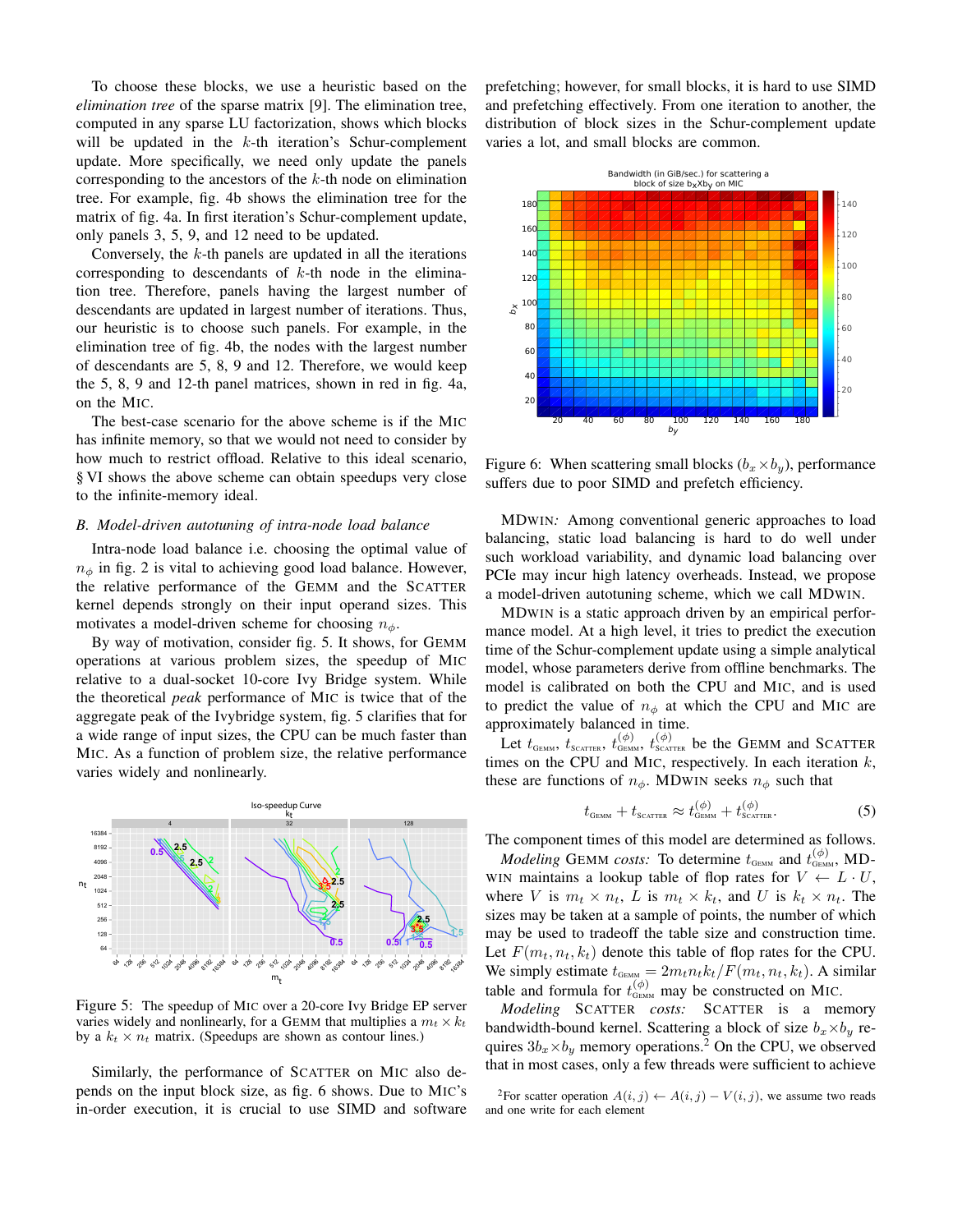| Matrix           | $\boldsymbol{n}$ | nnz(A)<br>$\boldsymbol{n}$ | Fill-in ratio | # Flops in<br>factorization |
|------------------|------------------|----------------------------|---------------|-----------------------------|
| atmosmodd        | 1,270,432        | 6.93                       | 244.00        | $1.12E+13$                  |
| audikw 1         | 943.695          | 82.28                      | 35.01         | $1.13E+13$                  |
| dielFilterV3real | 1.102.824        | 80.97                      | 14.57         | $1.94E+12$                  |
| Ga19As19H42      | 133,123          | 66.74                      | 180.20        | $1.59E+13$                  |
| Geo 1438         | 1.437.960        | 41.89                      | 85.71         | $3.28E+13$                  |
| H2O              | 67.024           | 33.07                      | 210.98        | $2.28E+12$                  |
| nd24k            | 72,000           | 398.82                     | 23.08         | 3.98E+12                    |
| nlpkkt80         | 1.062.400        | 26.53                      | 141.63        | $3.03E+13$                  |
| RM07R            | 381,689          | 98.15                      | 74.09         | $2.71E+13$                  |
| torso3           | 259.156          | 17.09                      | 63.80         | $3.11E + 11$                |

Table I: List of Matrices used for performance evaluation.

|            | Test-bed                                                                                                                                       | IVB20C                                                                 | <b>BABBAGE</b>                                                                          |
|------------|------------------------------------------------------------------------------------------------------------------------------------------------|------------------------------------------------------------------------|-----------------------------------------------------------------------------------------|
| Host       | CPU Micro-architecture<br>Sockets/Cores/Threads<br>Clock rate<br>DRAM capacity<br>Stream bandwidth<br>Peak DP floating<br>point<br>performance | Ivy Bridge-EP<br>2/20/40<br>2.80GHz<br>128 GB<br>$95$ GB/s<br>448 GF/s | Sandy Bridge-EP<br>2/16/32<br>$2.60$ GHz<br>128 GB<br>$72 \text{ GB/s}$<br>332 GF/s     |
|            | PCIe type-Bandwidth                                                                                                                            | PCI $e$ 2.0-8 GB/s                                                     | PCI $e$ 2.0-8 GB/s                                                                      |
| <b>MIC</b> | #M <sub>IC</sub> per node<br>Clock rate<br>Cores/Threads<br>Stream bandwidth<br>Peak DP floating<br>point<br>performance                       | $1.09$ GHz<br>61/244<br>$163$ GB/s<br>$1063$ GF/s                      | $\mathcal{D}_{\mathcal{L}}$<br>$1.05$ GHz<br>60/240<br>$150$ GB/s<br>$2\times1008$ GF/s |

Table II: Testbeds used for performance evaluation.

close to *stream bandwidth*, denoted  $B_{stream}$ . Therefore, on the CPU, we estimate  $t_{\text{SCATTER}}$  as sum of all the memory operations divided by the stream bandwidth.

On MIC, even if we use all of the cores, the achieved bandwidth for SCATTER operations depends more sensitively on the input operands sizes and their distribution. Therefore, MDWIN takes the *distribution* of sizes of blocks into account. Similar to the case of GEMM, we create a lookup table for the bandwidth achieved when scattering blocks of different sizes. This lookup table comes from running a microbenchmark. Such a table appears graphically in fig. 6. When we SCATTER the  $(i, j)$ -th block of size  $b_x \times b_y$ , we estimate the time spent as  $3b_xb_y/B(b_x, b_y)$ , where  $B(b_x, b_y)$  is the value obtained from the lookup table. Thus,  $t_{\text{SCATTER}}^{(\phi)}$  is estimated as,

$$
t_{\text{SCTTER}}^{(\phi)} = \sum_{i, j} \frac{3b_x(i)b_y(j)}{B(b_x(i), b_y(j))}.
$$
 (6)

MDWIN is carefully implemented to reduce any overheads. Empirically, MDWIN's overhead is less than 2% of the total factorization time across our experiments (not shown here).

#### VI. EXPERIMENTS AND RESULTS

## *A. Experimental setup*

*Test Matrices:* The matrices used in our tests are listed in table I. These matrices, taken from the University of Florida Sparse Matrix Collection, come from various real applications [10]. These matrices vary in sparsity structure,



Figure 7: Comparison of model-driven work partitioning scheme to two static work partitioning scheme

which in turn affects the sparsity of the  $L$  and  $U$  factors, the factorization time, and the overall flop rates for the factorization.

*Testbeds:* We used two systems in the performance evaluation: IVB20c, which is a single-node  $2 \times 10$ -core Ivy Bridge-EP machine with a Intel Xeon Phi co-processors; and BAB-BAGE, which is a 45-node  $2 \times 8$ -core Sandy Bridge-EP with two Xeon-Phi cards machine, located at NERSC. The key machine parameters for the two systems are listed in table II.

We used the Intel C Compiler (ICC 15.0.0) with Intel MPI Runtime Library (IMPI 5.0) and Intel Math Kernel Library (MKL) version 11.1.

In all the experiments, we used the default settings for SUPERLU\_DIST: ordering via *Metis* on  $|A| + |A|^T$  and static pivoting and equilibration via *MC64*. The maximum size for any supernode was set to 192. Typically, a small supernode size eases load balance among different MPI processes; therefore, we chose a small supernode size where both the GEMM and SCATTER kernels obtain reasonable performance on both CPU and MIC.

For large matrices, we limited the user allocated memory on MIC to 7 GB. For the distributed experiments, for a given number of MPI processes, we tried different combinations of  $P_r \times P_c$  on unaccelerated SUPERLU\_DIST, and used the best configuration when running either with and without MIC acceleration.

We studied various single node characteristics of HALO on IVB20C. For comparison, we used multithreaded SU-PERLU\_DIST as our baseline. This baseline uses OpenMP threads across 20 Ivy Bridge cores, and is denoted by  $OMP(p).$ <sup>3</sup>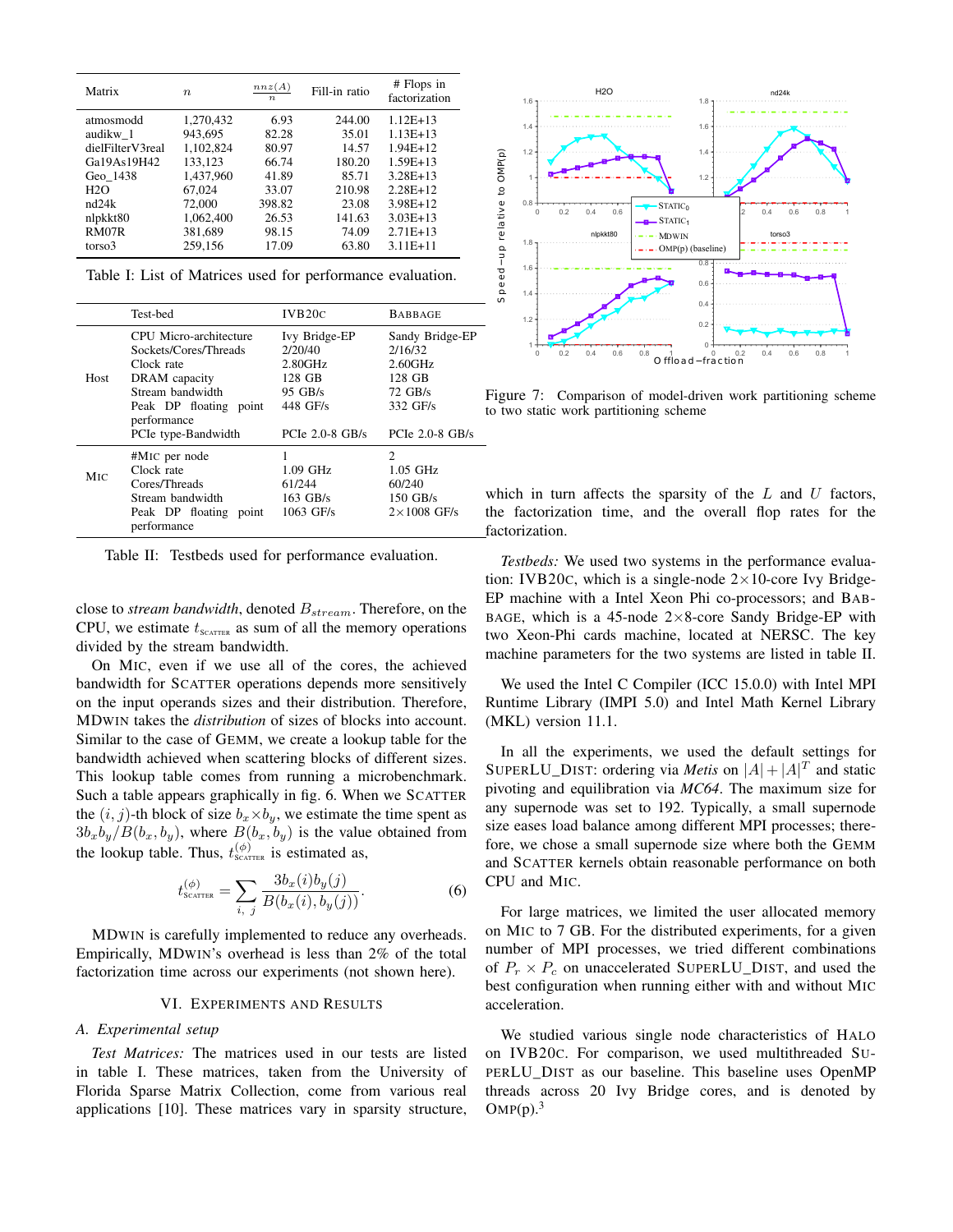

Figure 8: (Left) Flops offloaded to MIC as we vary the matrix kept in the device, shown as a percentage of (flops offloaded)<sub>∞</sub>. flops offloaded to MIC if it has *infinite* memory). It increases steeply with fraction of matrix kept in the MIC. (Right) The fraction of flops offloaded is directly correlated to the speed-up obtained relative to OMP(p).

#### *B. Performance of model-driven work partitioning* MDWIN

We evaluated the efficacy of MDWIN (see § V-B) by comparing its performance against two static work partitioning schemes, denoted  $STATIC_0$  and  $STATIC_1$ . Both  $STATIC_0$  and STATIC<sub>1</sub> assign a fixed fraction, called the *offload-fraction*, of columns of  $U(k)$  to MIC, to divide work between the CPU and the MIC in each iteration. In addition,  $STATIC<sub>1</sub>$  does not offload any work to MIC in some iteration, if operand sizes are smaller than a fixed cut-off.<sup>4</sup>

We used four matrices for comparison. For each matrix, we vary the offload-fraction to find its optimal value (fig. 7). For both  $STATIC_0$  and  $STATIC_1$ , for different matrices, the optimal offload-fraction occurred at different values. This illustrates the main limitation of such a fixed static partitioning scheme, which is that we cannot *tune* the offload-fraction for one matrix and use it for other matrices. In addition, a bad choice of the offload-fraction may slow down the computation by  $10\times$ , e.g., in case of  $STATIC<sub>0</sub>$  and *torso3* combination.

For all the matrices, MDWIN outperformed  $STATIC<sub>0</sub>$  and STATIC<sub>1</sub>. Even in an especially difficult case (e.g., *torso3*), MDWIN incurred only a small slow down  $(1.1\times)$  versus 1.4–  $10\times$  of STATIC<sub>0</sub> and STATIC<sub>1</sub>.

## *C. Effect of limited* MIC *memory*

We wish to see how well HALO performs on an accelerator whose memory is much smaller than the host's memory. To do so, we vary the fraction of the matrix in the MIC, to simulate acceleration with a small memory constraint, and see its effect on the number of flops offloaded. For this experiment, we use two matrices: (1) *nd24k* that can completely fit in the MIC's memory, and (2) *nlpkkt80* cannot.

In fig. 8 (left), the fraction of offloaded flops increases steeply as the matrix fraction stored on the MIC increases. For both the matrices, by only keeping 17% of the matrix in the MIC, we are able to offload more than 70% of the number of flops that we offload if the MIC has infinite memory. Thus, HALO can gracefully handle the relatively low memory capacity of the MIC.

In the fig. 8, we also show the speedup obtained. For large matrices, such as *nlpkkt80*, MIC-acceleration becomes more critical. Thanks to HALO, speedups for such a large matrix is close (within 10%) to the best small matrices case.

## *D. Single node performance on* IVB20C

In our single node experiment, we seek to understand gains of MIC acceleration for different matrices. We compare the following two configurations of SUPERLU\_DIST on IVB20C:

- OMP(p) (Baseline)
- OMP(p)+MIC: OMP(p) added with MIC acceleration.

For these two configurations, table III breaks down the factorization time and the obtained speedup. Overall, offloading the Schur-complement update to the MIC makes it faster by  $\eta^{sch}=0.9-1.8\times$ , which results in an overall speed-up  $(\eta^{net})$ of 0.9-1.7 $\times$ . In addition to  $\eta^{sch}$ , overall speedup  $(\eta^{net})$  also depends on the time spent in panel-factorization computations  $(t_{pf})$ , also shown in table III. In 8 out of 10 test cases,  $t_{pf}$  being less than 20% of the baseline—is not the bottleneck.

Overall, the gains from HALO vary for different matrices. In our analysis, we treat total the factorization time  $(t_{omp})$ , the panel-factorization time  $(t_{pf})$ , and  $\eta^{sch}$  as independent quantities. However, they are related to the sparsity pattern of the input matrix, and can be inter-related. For example, the matrices *torso3* and *dielFilterV3real* are among the smallest in factorization time; they both also show a large  $t_{pf}$  and a small  $\eta^{sch}$ . Therefore, the study of the effects of sparsity-pattern on the performance of HALO is warranted.

#### *E. Offload efficiency*

We estimate the performance of HALO in the absence of any load imbalance. Load imbalance can be due to limited MIC memory, exposed PCIe communication and latency costs, or the limitations of MDWIN. Furthermore, it can cause the CPU and the MIC to idle, which would manifest as nonzero  $t_{cpu\_idle}$ and  $t_{mic\_idle}$  values in table III. In a hypothetical case where there are no load imbalances and PCIe communication has *zero* cost (due to either hardware or software improvements), if time for factorization is  $t_{ideal}$ , then offload efficiency  $\xi$  is given by  $\frac{t_{ideal}}{t_{mic}}$ . To calculate offload efficiency, we estimate  $t_{ideal}$  by making a simplifying assumption, which is that the incurred load imbalance can be shared *equally* between the CPU and the MIC. In other words, in the absence of any load imbalance, the factorization time of the HALO can be reduced further by  $(t_{cpu\_idle}+t_{mic\_idle})/2$ . Thus,

$$
\xi = 1 - \frac{t_{mic\_idle} + t_{cpu\_idle}}{2t_{mic}}.\tag{7}
$$

This value ranges from between 0.5 (only one resource, CPU or MIC, is working and the other is completely idle) and 1.0 (both CPU and MIC are working and perfectly loadbalanced). We evaluate eq. 7 and show it in the last column

<sup>&</sup>lt;sup>3</sup>It is the strongest of all possible baselines to which the MIC-accelerated version can be directly compared.

<sup>&</sup>lt;sup>4</sup>We use  $m_t = n_t = 512$ ,  $k_t = 16$  as cut-offs, selected based on the relative performance of GEMM (fig. 5).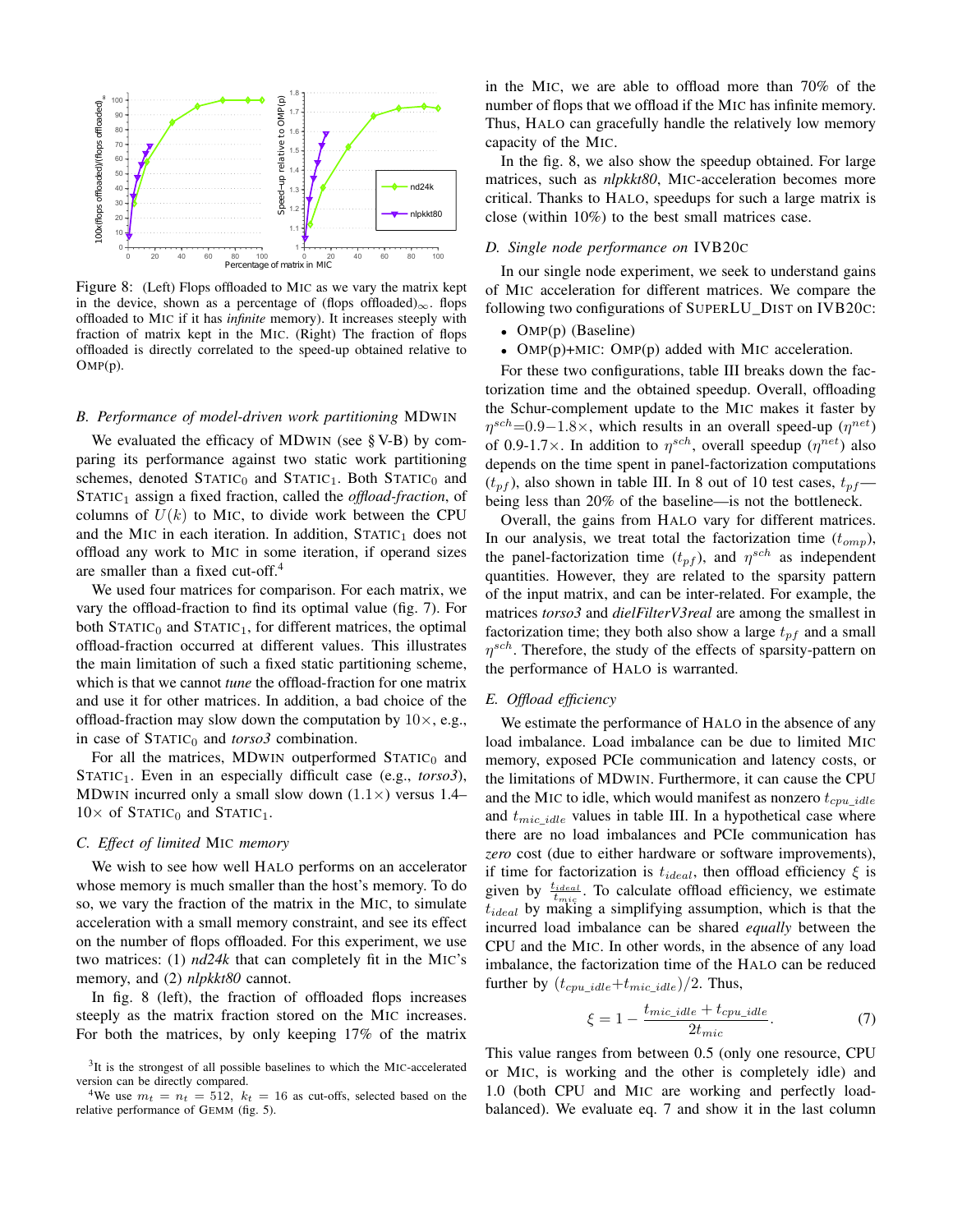|                                                 |                    | Factorization time (in sec.) |                             |                                      | Speed-up                             |                           | Miscellaneous time $(OMP(p)+MIC)$ |                 |            |                                |
|-------------------------------------------------|--------------------|------------------------------|-----------------------------|--------------------------------------|--------------------------------------|---------------------------|-----------------------------------|-----------------|------------|--------------------------------|
|                                                 | Matrix             | OMP(p)<br>$(t_{omp})$        | $OMP(p)+MIC$<br>$(t_{mic})$ | Panel-fact.<br>$(t_{pf})^{\ddagger}$ | Schur-Comp.<br>Update $(\eta^{sch})$ | Overall<br>$(\eta^{net})$ | $t_{cpu\_idle}$                   | $t_{mic\_idle}$ | $t_{pcie}$ | Offload<br>efficiency( $\xi$ ) |
| Fits in                                         | H2O                | 41.9                         | 28.3                        | $4.3\%$                              | 1.5                                  | 1.5                       | 6.12%                             | 32.4%           | $9.7\%$    | 80.7%                          |
| MIC                                             | nd <sub>24</sub> k | 28.2                         | 16.4                        | 7.3%                                 | 1.8                                  | 1.7                       | 4.9%                              | 29.4%           | 7.6%       | 82.85%                         |
| memory                                          | torso3             | 4.2                          | 4.5                         | 35.2%                                | 0.9                                  | 0.9                       | 7.9%                              | 72.6%           | 4.8 %      | 59.7%                          |
| Does not<br>fit in<br>M <sub>IC</sub><br>memory | atmosmodd          | 64.2                         | 43.4                        | 14.1%                                | 1.6                                  | 1.5                       | 7.35%                             | 50.8%           | 5.7%       | 70.3%                          |
|                                                 | audikw 1           | 50.3                         | 33.7                        | 16.1%                                | 1.6                                  | 1.5                       | 6.37%                             | 49.5%           | 5.7%       | 72.4%                          |
|                                                 | dielFilterV3real   | 15.5                         | 14.3                        | 39.5%                                | 1.1                                  | 1.1                       | 2.7%                              | 74.8%           | 6.4%       | 62.3%                          |
|                                                 | Ga19As19H42        | 224.3                        | 165.8                       | 2.9%                                 | 1.4                                  | 1.4                       | 1.8%                              | 59.6%           | 2.1%       | 69.3%                          |
|                                                 | Geo 1438           | 136.6                        | 96.1                        | 10.8%                                | 1.5                                  | 1.4                       | 1.34%                             | 67.6%           | 2.7%       | 65.4%                          |
|                                                 | nlpkkt80           | 123.9                        | 77.6                        | $9.5\%$                              | 1.7                                  | 1.6                       | $0.44\%$                          | 64.0%           | 2.9%       | 67.8%                          |
|                                                 | RM07R              | 136.3                        | 87.6                        | 5.7%                                 | 1.6                                  | 1.6                       | 5.0%                              | 54.9%           | $6.1\%$    | 70.0%                          |

Table III: Factorization time of OMP(p) and OMP(p)+MIC for different matrices on the single node IVB20Csystem.<sup>‡</sup>: Time shown is a percentage of  $t_{omp}$ . <sup>†</sup>: Time shown is a percentage of the  $t_{mic}$ . Overall speedup  $\eta^{net}$  ranges from 0.9 to 1.7×, and depends on the unaccelerated fraction  $(t_{pf})$  and speedup obtained in MIC-accelerated Schur-complement update  $(\eta^{sch})$ . The last four columns show the idle time of the CPU and the MIC, the PCIe transfer time, and the estimated offload efficiency.

of table III. For many matrices, our implementation already achieves within 30% of the upper bound, and achieves close to 83% for *nd24k*. For bigger matrices, due to limited MIC memory, the offload efficiency hovers around 70%.

## *F. Single node performance on* BABBAGE

Each node on BABBAGE has 2×8-core Sandy-Bridge sockets and two MICs. To use the both MICs, we spawn two MPI processes on each node and assign each MPI process a MIC. In addition to the shared memory configurations  $OMP(p)$ and  $OMP(p) + MIC$ , we also compare the following distributed memory configurations on BABBAGE:

- $MPI(p)+OMP(q)$ : One MPI process on each socket and uses OpenMP multi-threading at socket level; and
- MPI(p)+OMP(q)+MIC: MPI(p)+OMP(q)added MIC acceleration for each MPI process.

The factorization time on BABBAGE for the different configurations and matrices appears in fig. 9. The time for each configuration is split into the panel-factorization and the Schurcomplement update phases. Note that the panel-factorization phase in  $MPI(p)+OMP(q)$  and  $MPI(p)+OMP(q)+MIC$  now include the time for MPI\_Send, MPI\_Recv and MPI\_Wait. Therefore,  $t_{pf}$  increases when we go from shared memory to distributed memory configuration. On the other hand, the Schur-complement update phase shows better scalability in MPI(p)+OMP(q) configuration due to absence of any NUMA overheads.

Overall, when we include another MIC, we can improve the performance by additional  $1.1\n-1.8\times$ . This performance improvement comes from two sources. First, we offload more computation to the MIC since relative performance of the MIC with respect to the host CPU has increased. Secondly, for large matrices such as RM07R and Ga19As9H42, where only a small fraction of the matrix can fit in one MIC, the increased fraction of the matrix fits in two MICs. Thus, more computation can be offloaded to the MIC.

#### *G. Strong scaling on* BABBAGE

We study strong scaling of HALO to understand the effects of MIC-acceleration when we scale SUPERLU\_DIST to a large number of nodes. For this experiment, we use two matrices, *RM07R* and *nlpkkt80*, and we scale up to 32 nodes in two MPI processes per node configuration.

Figure 10 shows the scaling of the panel-factorization and Schur-complement update phases of computation. As a reference, we also give the scaling results for the baseline SUPERLU\_DIST.

The Schur-complement update phase for both matrices and both configurations scales almost linearly with number of MPI processes, while the panel-factorization phase does not. Thus, at 64 MPI processes, the cost of panel-factorization dominates. HALO's scalability is affected even more than the baseline, since its Schur-complement update cost is smaller.



Figure 11: Strong scaling on BABBAGE: speedup of Schur-complement update  $\eta^{sch}$  and overall speedup  $\eta^{sch}$  of MPI(p)+OMP(q)+MIC with respect to MPI(p)+OMP(q) for different number of MPI processes.

Figure 11 shows the speedup of HALO over the baseline. The speedup in the Schur-complement update phase,  $\eta^{sch}$ , increases when we go from two to four MPI processes. This increased speedup is due to an increased fraction of the matrix residing on the MICs. When we go beyond four processes,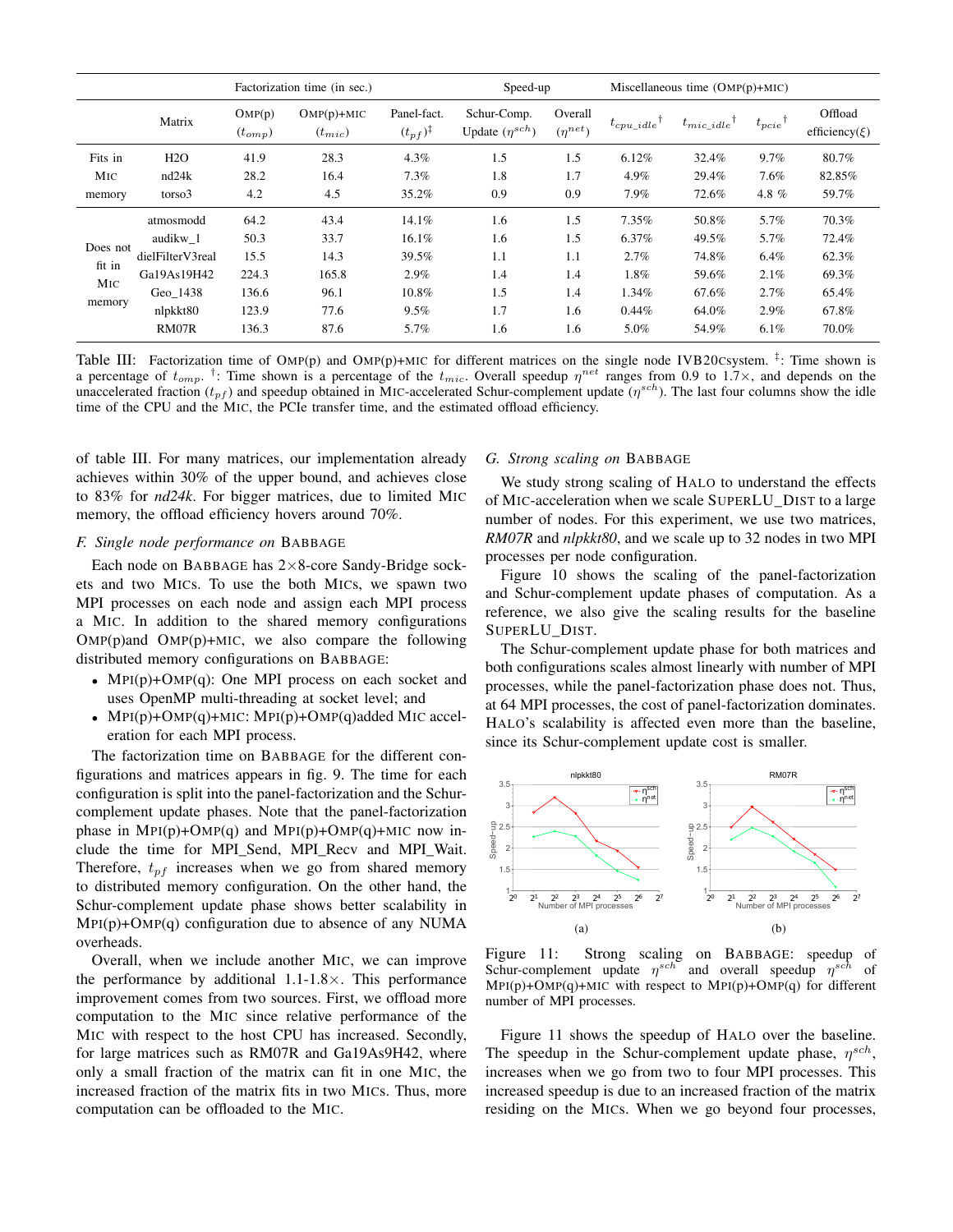

Figure 9: Performance for different matrices and different configuration of SUPERLU\_DIST on the single node of the BABBAGE cluster. The configurations OMP(p) and MPI(p)+OMP(q) use only CPU cores, while OMP(p)+MIC and MPI(p)+OMP(q)+MIC, in addition to CPU cores, use one and two MICs, respectively. On top of each matrix×configuration bar, we show the speedup with respect to OMP(p). Overall, we obtain an additional  $1.1-1.8\times$  speedup when we use an additional MIC.



Figure 10: Strong scaling of the baseline (MPI(p)+OMP(q)) and MIC-accelerated (MPI(p)+OMP(q)+MIC) configurations on BABBAGE. For both matrices, the panel factorization phase  $(t_{pf})$  does not scale as well as the Schur-complement update. Therefore, at a large number of processes, panel factorization will become bottleneck.

the per iteration work of the Schur-complement update phase decreases; thus,  $\eta^{sch}$  also gracefully decreases, reducing to about 1.5 $\times$  at 64 MPI processes. This  $\eta^{sch}$ , however, results in an overall speedup  $(\eta^{net})$  of only 1 to 1.25 $\times$ , as the panel-factorization phase dominates the total time at 64 MPI processes.

#### VII. RELATED WORK

A number of studies have reported GPU-accelerated multifrontal [11] sparse direct solvers in the case of a single node [3]–[7], [12], [13]. In the case of a distributed heterogeneous cluster, we have developed for the first time, a distributed *and* GPU-accelerated implementation that extends SUPERLU\_DIST [2]. All of these approaches, including our own GPU implementation, accelerate by only offloading dense BLAS subproblems. Considering a larger domain of linear system solvers, there has been additional work involving GPUs on dense direct solvers [14], [15] and sparse iterative solvers [16].

HALO is distinct from this prior art. First, our choice of SUPERLU\_DIST is algorithmically different from multifrontal methods, which other efforts address. Secondly, to our knowledge HALO is the first published attempt to use MIC-based acceleration for a sparse direct solver. Thirdly, we offload not only dense BLAS subproblems, but also SCATTER (see § IV). As SCATTER can quickly become the bottleneck [2], this enhancement is significant.

Our interest in MIC stems from its emergence as a viable GPU alternative, as is evident by its presence on, for instance, the Top500 and Green500 lists [17], [18]. There are numer